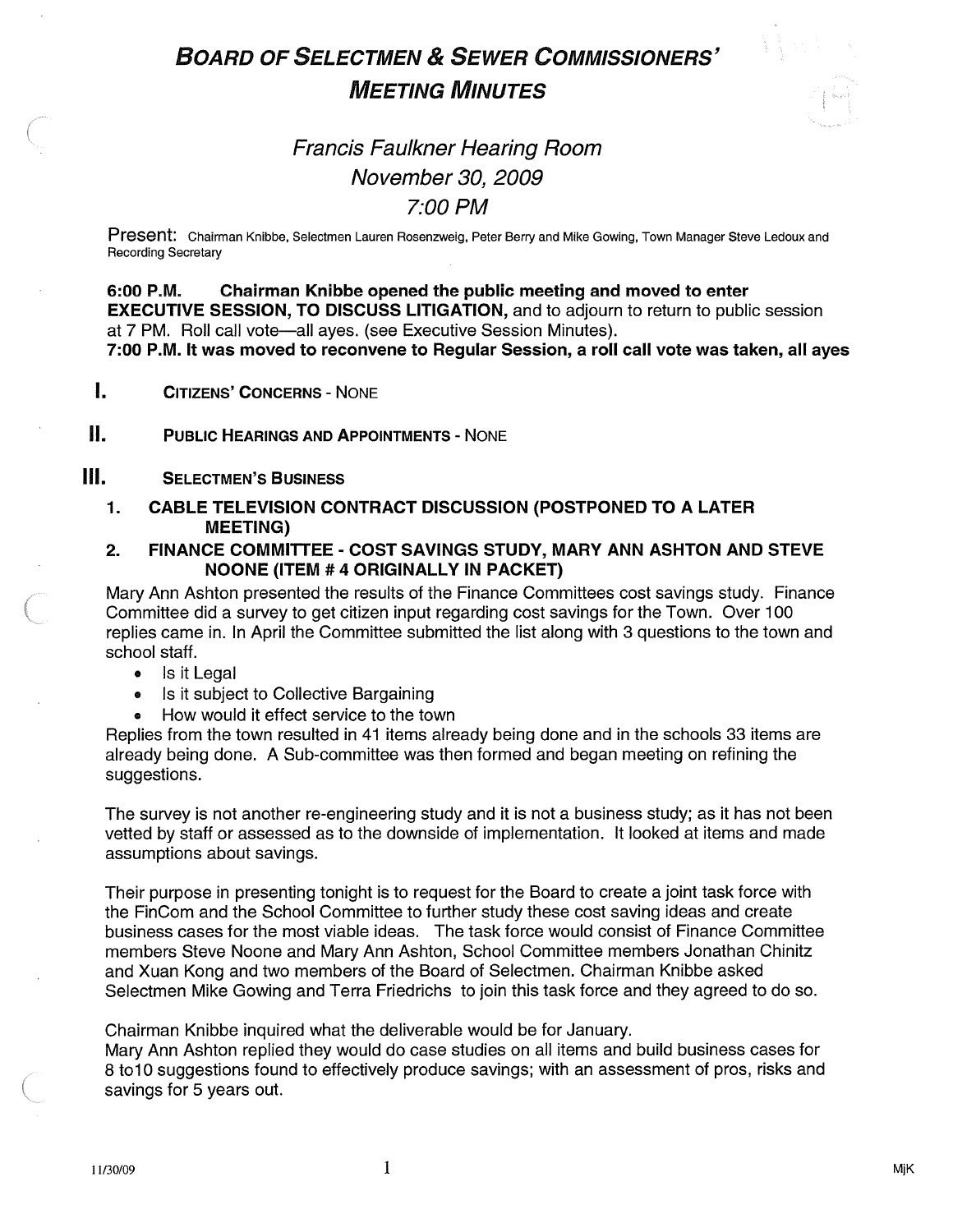Selectman Rosenzweig stated that much more detail is needed, for example the item for reduction of hours in Town Hall and library—will that involve reduction of staff or just the hours that they work? And is that meaning of reduction consistent throughout the study?

Selectman Gowing inquired about the methodology --is it consistent? MaryAnn Ashton stated it was not, the initial group only agreed on format and general approach.

Chairman Knibbe stated there is a need to separate the items that are true savings and those items that are service reductions.

#### 3. FY11 BUDGET-BOB EVANS

Mr. Evans would like to speak as a citizen, not a member of Finance Committee.

He stated: we need to work with a realistic budget. The staff and manager know exactly or pretty close to what they need to carry them through the next 4 years. Leave split alone and take 2M from reserves.

Chairman Knibbe stated we are doing what you are suggesting and staff is working those numbers. We need to see cuts at the different levels in order to make informed choices. We are looking at 3 things; look for savings, cut budgets and/or look for additional revenue. She said at ALG the report at next meeting will show the results of these efforts.

Selectmen Berry feels strongly about following the path agreed to at the ALG meeting.

#### 4. LETTER TO STATE REPRESENTATIVES REGARDING UNFUNDED MANDATES (ITEM #7 ORIGINALLY IN PACKET)

Chairman Knibbe stated the Schools will submit their own letter. This letter is due but the representative agreed one more day would be fine for submission. Selectmen Rosenzweig noted that to do away with some of the unfunded Regulations would lead to safety issues. They pertain to very basic safety concerns. An example is stormwater and wastewater—it is good to increase the monitoring and permitting of stormwater discharge, but this is costly to the staff in terms of time, lab work, etc. We do not get money to the town to cover our costs. Another example is C.O.R.I checks. We want to make sure those working with our children have no criminal record, but this is very timeconsuming for police to review. We could look at specifics or in general request the mandate stay, but change the reporting or other paper work requirements so they take up less staff time.

Selectmen Gowing stated - Ethics testing will have an effect; can we stop that before it starts? At a minimum the state should not add any new unfunded mandates. Selectmen Berry agreed Public health and environmental items should not be done away with. Chairman Knibbe will rework the last paragraph.

FUTURE AGENDAS

 $n \ell 4$ Maryjane Kennev Recording Secretary

DECEMBR 7 & 21 JANUARY 11 & 25, 2010

<u>Lauren S Rosen</u> Lauren Rosenzweig, Clerk

1//I//c

Date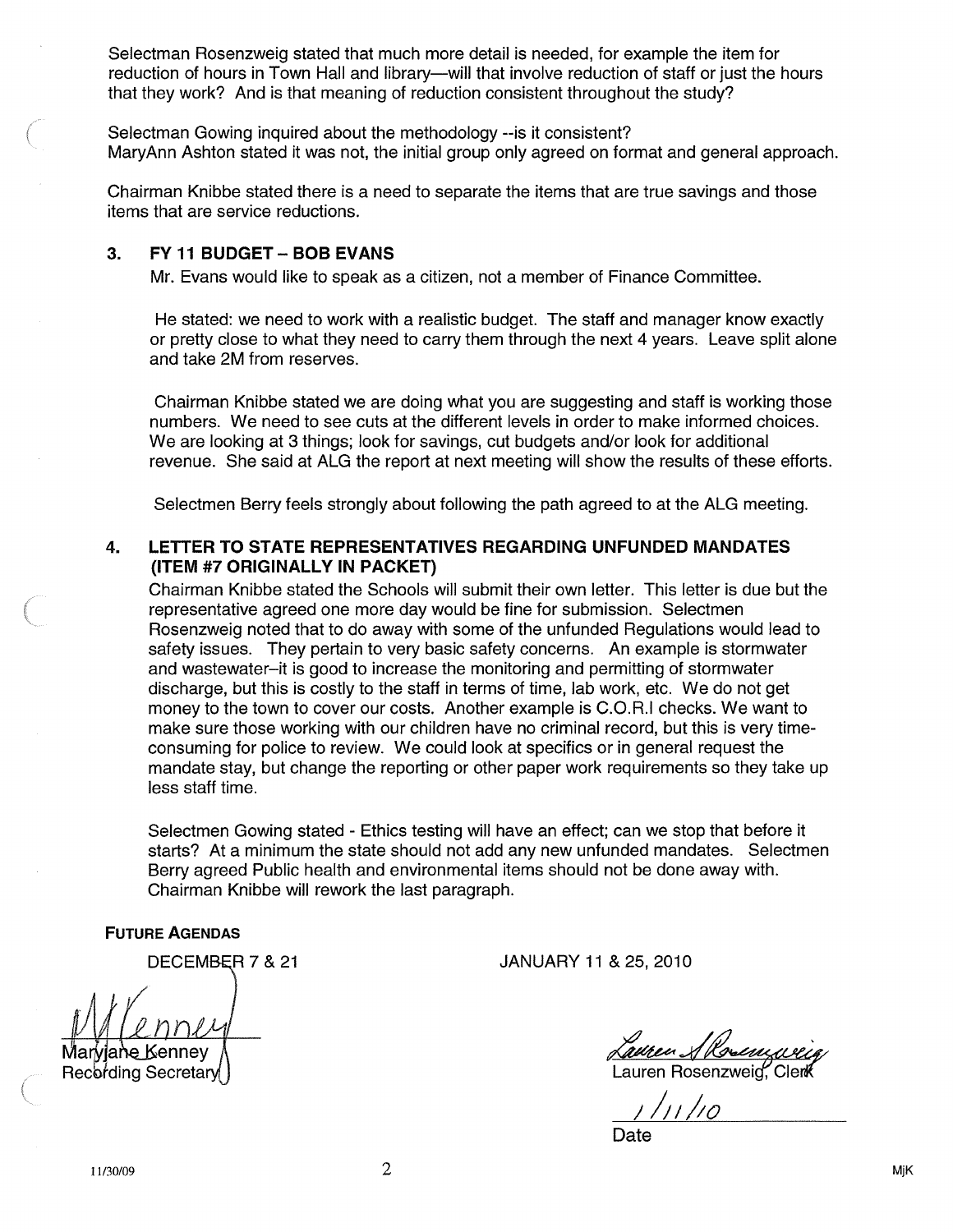# BOARD OF SELECTMEN & SEWER COMMISSIONERS' **MEETING AGENDA**

## Francis Faulkner Hearing Room November 30, 2009 7:00 PM EXECUTIVE SESSION, 6:00 P.M. — 7:00 P.M. ROOM 126

## 6:00 P.M. EXECUTIVE SESSION, TO DISCUSS LITIGATION

- CITIZENS' CONCERNS  $\mathbf{L}$
- II. PUBLIC HEARINGS AND APPOINTMENTS
- III. SELECTMEN'S BUSINESS
	- 1. CABLE TELEVISION CONTRACT DISCUSSION (POSTPONED TO A LATER MEETING)

No Materials Enclosed

2. FINANCE COMMITTEE - COST SAVINGS STUDY, MARY ANN ASHTON AND STEVE NOONE

Enclosed Please find materials in the subject regard for Board consideration.

- 3. FY 11 BUDGET CONCERNS BOB EVANS Enclosed Please find materials in the subject regard for Board consideration. (Extra Information)
- 4. LETTER TO STATE REPRESENTATIVES REGARDING UNFUNDED MANDATES (ITEM #7 ORIGINALLY IN PACKET)

Enclosed Please find materials in the subject regard for Board consideration.

- 5. OTHER BUSINESS
- IV. CONSENT AGENDA
- V. EXECUTIVE SESSION

There will be a need for Executive Discussion to discuss Litigation

### ADDITIONAL INFORMATION

Enclosed please find additional correspondence that is strictly informational.